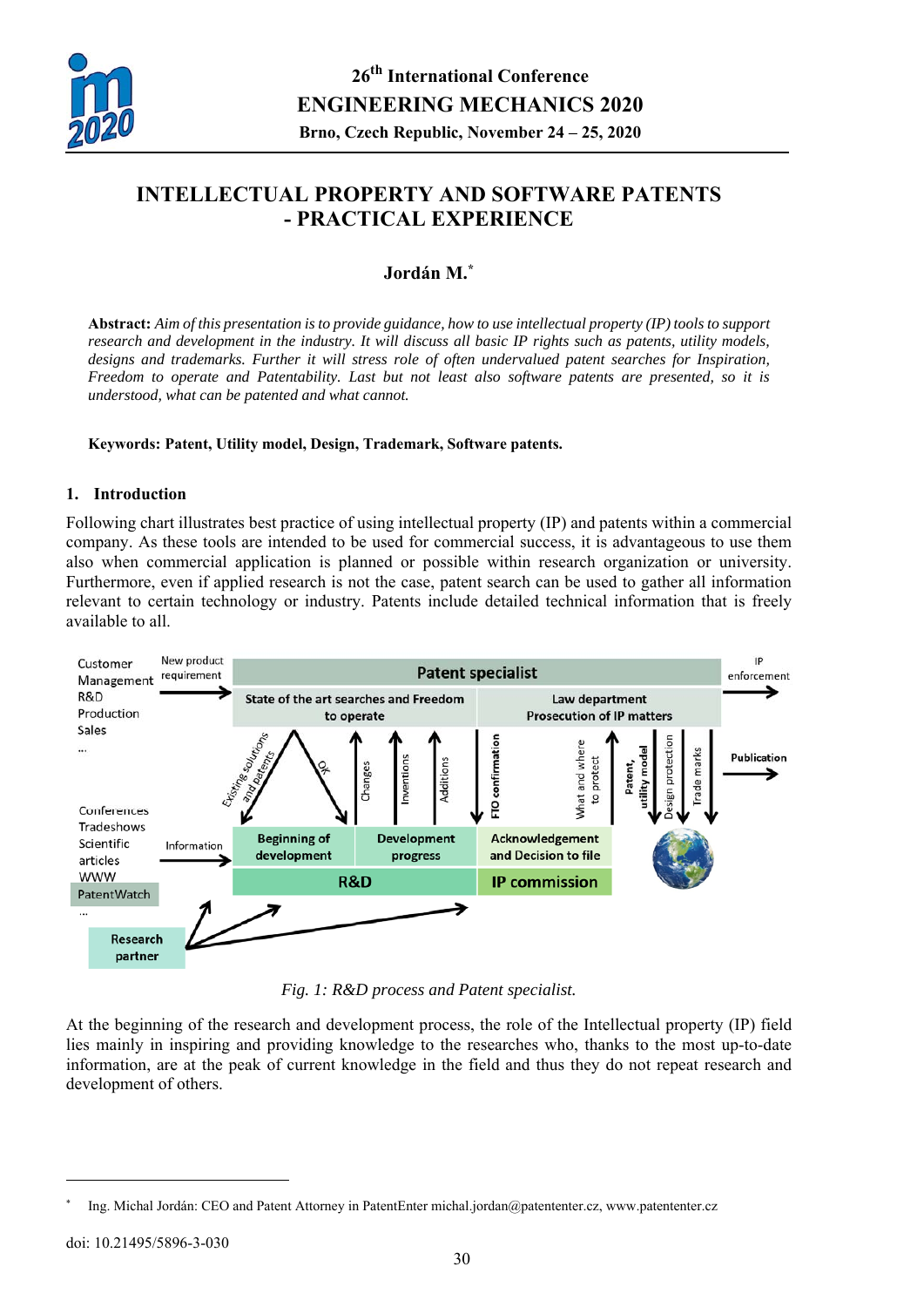### **2. State of the Art Patent Search**

State of the Art Patent Searches are carried out for a specific development project and they are therefore searches aimed at finding the same or similar technical solution, which is the subject of a new research or development project assignment, i.e. before the beginning of the work on the concept. The search is for a specific technical unit or problem to be solved, without any time or territorial limitation.

Patent databases available (non-commercial available to all):

https://worldwide.espacenet.com/

https://patents.google.com/

https://app.patentinspiration.com/

http://www.freepatentsonline.com/

# **3. Patent Clearance Search**

Patent Clearance Search will partially overlap with State of the Art Patent Search, but it will include a maximum of patents and applications that may have the same combination of features in any of the independent claims as the product being developed. This time, however, the search is limited to alive patents and applications, and to the territories in which the product is to be used.

Ideally, Patent Clearance Search is always performed before a major investment in research and development when it is still relatively cheap and easy to change the product, as illustrated in the graph below. Research partner is usually in position of helping the commercial partner to mitigate such risks and to understand this complex topic which is often highly appreciated.



*Fig. 2: Development and costs of changes.* 

However, at the early stage of project, it is not recommended to devote too much time to patent clearance and the scope of protection of individual patents found, because it can lead to frustration of researchers and to premature closure of development paths with the potential to create valuable solutions.

The first searches in the given technical field always show how much effort and how much time will be needed. Given the fact that we are looking for the most effective way to reduce the likelihood of conflict with the rights of others, it may be decided to further restrict the search, for example to selected companies, depending on the potential risks of infringement, the competitor's IP activity or on what is the possibility of detecting infringements. One needs to be aware that, because of many reasons, there is a risk that any type of patent searches is not complete and does not contain all relevant documents.

Patent Clearance Search requires close cooperation between the research and development staff and a patent professional and needs to be refined and adjusted as the R&D changes and updates the technical solution. The whole product and all its technical units are examined regardless of whether any part is or is not the subject of a patent of the company.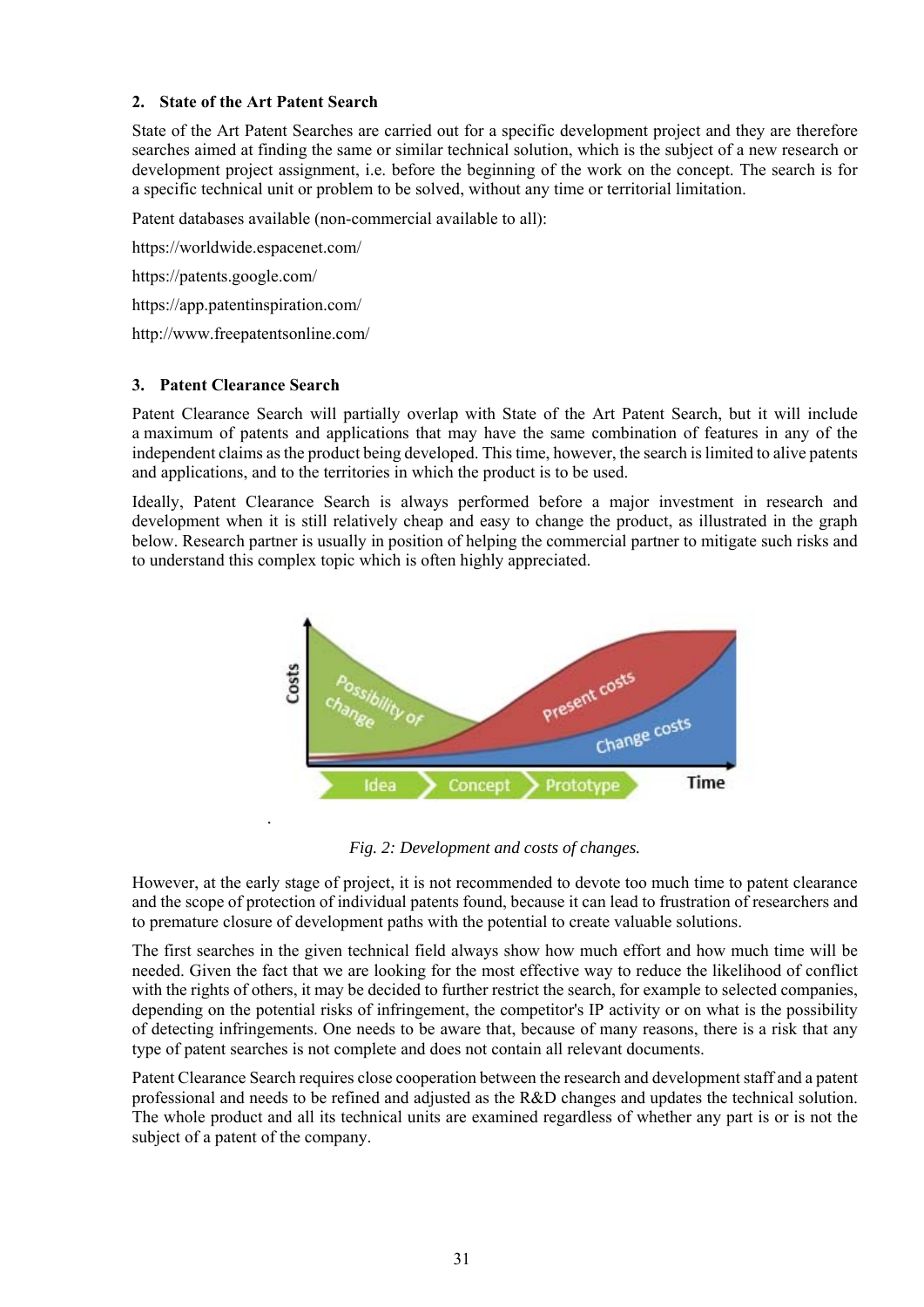

*Fig. 3: Illustration of the search progress with regard to its completeness.* 

There is no need to perform Patent Clearance Search when:

- a) solution has been known (published) for more than 20 years,
- b) the entire solution is described in an expired patent,
- c) on the basis of a contractual agreement, the company is relieved of liability for patent clearance (FTO - Freedom To Operate),
- d) the solution can be kept entirely secret to potential right holders,

In all other cases, it is recommended to perform the search, wherein the importance of the Patent Clearance Search increases in particular with the size of the risk of business losses and reputational damage, the potential conflict with competitors in a given market, and the aggressiveness of competitors. Given the potentially enormous complexity, it may also be reasonable to "intuitively" select the riskiest technical units and review them.

Another aspect to consider is the potential costs of resolving a dispute, possibility of settlement of potential conflict, and the ability to replace the conflicting solution with a solution not infringing any patent rights. The costs of a potential dispute include court costs and attorney fees, which vary from territory to territory and typically amount to more than hundreds of thousands of euros for a single patent dispute abroad.



*Fig. 4: Methods of solving patent collision.* 

Therefore, it is important to handle any discovered collision. Such collision can be solved in the following ways; the individual options shall be reviewed in chronological order according to the following list:

- a) Design around main patent claims.
- b) Invalidate patent or prevent grant thereof actively or prepare arguments for its revocation (or necessary narrowing of the scope of protection) for later use in the event of opposition by competitor.
- c) Examine the possibility of purchasing the necessary license.